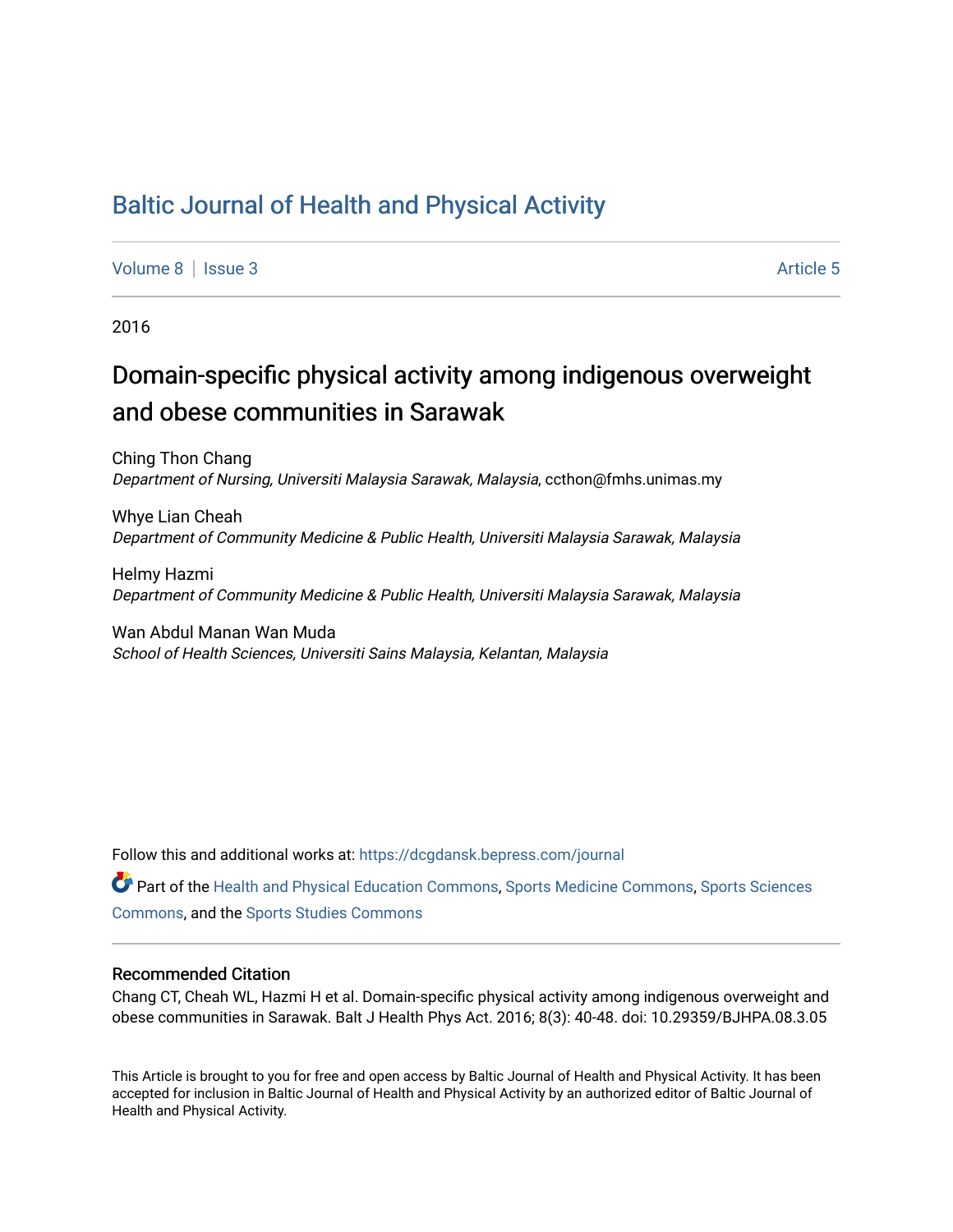**Authors' Contribution:**

- **A** Study Design
- **B** Data Collection **C** Statistical Analysis
- **D** Data Interpretation
- **E** Manuscript Preparation
- **F** Literature Search
- **G** Funds Collection

# **Domain-specific physical activity among indigenous overweight and obese communities in Sarawak**

**Ching Thon Chang 1 ABCDEF, Whye Lian Cheah 2 ABCDEF, Helmy Hazmi 2 BCDE, Wan Abdul Manan Wan Muda 3 AEG**

- <sup>1</sup> Department of Nursing, Universiti Malaysia Sarawak, Malaysia
- 2 Department of Community Medicine & Public Health, Universiti Malaysia Sarawak, Malaysia
- <sup>3</sup> School of Health Sciences, Universiti Sains Malaysia, Kelantan, Malaysia

| abstract           |                                                                                                                                                                                                                                                                                                                                                                                                                                                                                                                                                                                                                                                                                                                                                                                   |
|--------------------|-----------------------------------------------------------------------------------------------------------------------------------------------------------------------------------------------------------------------------------------------------------------------------------------------------------------------------------------------------------------------------------------------------------------------------------------------------------------------------------------------------------------------------------------------------------------------------------------------------------------------------------------------------------------------------------------------------------------------------------------------------------------------------------|
| <b>Background</b>  | Physical activity is important to maintain health and to prevent non-communicable diseases.                                                                                                                                                                                                                                                                                                                                                                                                                                                                                                                                                                                                                                                                                       |
| Material/Methods   | We evaluated physical activity in four domains (leisure time, occupational, domestic and<br>transportation ones) and its sociodemographic correlates in 351 adult overweight and obe-<br>se indigenous people in Sarawak, Malaysia. Physical activity was assessed using the Malay<br>version of the International Physical Activity Questionnaire (IPAQ) long form. The data were<br>analysed using SPSS version 20.                                                                                                                                                                                                                                                                                                                                                             |
| <b>Results</b>     | More than 40% of the respondents (43.5%) were obese. The overall median total MET-mi-<br>nutes were 6180.0 (IQR = 10229.0). A total of 53% of the respondents were moderately<br>active with the majority of them being female (55.6%). The overall median total MET-mi-<br>nutes were low for leisure and transportation domains. Females were more active in the<br>domestic domain, while males in the work and leisure-time domains of physical activity.<br>Younger respondents (< 30 years) had the lowest level of physical activity. There is a<br>significant positive relationship of gender with work, domestic and leisure-time domains<br>of physical activity, and of occupation with work and leisure-time domains as well as all<br>domains of physical activity. |
| <b>Conclusions</b> | Studies on physical activity among overweight and obese adults should examine all do-<br>mains in order to understand its relationship and weight problem.                                                                                                                                                                                                                                                                                                                                                                                                                                                                                                                                                                                                                        |
| Key words          | physical activity, correlates, domains specific, indigenous people, community, overweight<br><b>&amp;obesity</b>                                                                                                                                                                                                                                                                                                                                                                                                                                                                                                                                                                                                                                                                  |

| article details              |                                                                                                                                                                                                                                                                                                                                                                                                                                                                                                                                                                                                                                                                                                                                                                                                      |
|------------------------------|------------------------------------------------------------------------------------------------------------------------------------------------------------------------------------------------------------------------------------------------------------------------------------------------------------------------------------------------------------------------------------------------------------------------------------------------------------------------------------------------------------------------------------------------------------------------------------------------------------------------------------------------------------------------------------------------------------------------------------------------------------------------------------------------------|
| <b>Article statistics</b>    | Word count: 3,134; Tables: 4; Figures: 0; References: 20                                                                                                                                                                                                                                                                                                                                                                                                                                                                                                                                                                                                                                                                                                                                             |
|                              | Received: July 2015; Accepted: June 2016; Published: September 2016                                                                                                                                                                                                                                                                                                                                                                                                                                                                                                                                                                                                                                                                                                                                  |
| <b>Full-text PDF:</b>        | http://www.balticsportscience.com                                                                                                                                                                                                                                                                                                                                                                                                                                                                                                                                                                                                                                                                                                                                                                    |
| Copyright                    | © Gdansk University of Physical Education and Sport, Poland                                                                                                                                                                                                                                                                                                                                                                                                                                                                                                                                                                                                                                                                                                                                          |
| Indexation:                  | AGRO, Celdes, CNKI Scholar (China National Knowledge Infrastructure), CNPIEC, De Gruyter - IBR (International<br>Bibliography of Reviews of Scholarly Literature in the Humanities and Social Sciences), De Gruyter - IBZ<br>(International Bibliography of Periodical Literature in the Humanities and Social Sciences), DOAJ, EBSCO - Central<br>& Eastern European Academic Source, EBSCO - SPORTDiscus, EBSCO Discovery Service, Google Scholar, Index<br>Copernicus, J-Gate, Naviga (Softweco, Primo Central (ExLibris), ProQuest - Family Health, ProQuest - Health &<br>Medical Complete, ProQuest - Illustrata: Health Sciences, ProQuest - Nursing & Allied Health Source, Summon<br>(Serials Solutions/ProQuest, TDOne (TDNet), Ulrich's Periodicals Directory/ulrichsweb, WorldCat (OCLC) |
| <b>Funding:</b>              | This research received no specific grant from any funding agency in the public, commercial, or not-for-profit<br>sectors.                                                                                                                                                                                                                                                                                                                                                                                                                                                                                                                                                                                                                                                                            |
| <b>Conflict of interest:</b> | Authors have declared that no competing interest exists.                                                                                                                                                                                                                                                                                                                                                                                                                                                                                                                                                                                                                                                                                                                                             |
| <b>Corresponding author:</b> | Associate Prof Dr Chang Ching Thon, Department of Nursing, Faculty of Medicine & Health Sciences, Universiti<br>Malaysia Sarawak, 94300 Kota Samarahan, Sarawak, Malaysia. Phone numbers: +6802 581000,<br>E-mail ccthon@fmhs.unimas.my                                                                                                                                                                                                                                                                                                                                                                                                                                                                                                                                                              |
| <b>Open Access License:</b>  | This is an open access article distributed under the terms of the Creative Commons Attribution-Non-commercial<br>4.0 International (http://creativecommons.org/licenses/by-nc/4.0/), which permits use, distribution, and<br>reproduction in any medium, provided the original work is properly cited, the use is non-commercial and is<br>otherwise in compliance with the license.                                                                                                                                                                                                                                                                                                                                                                                                                 |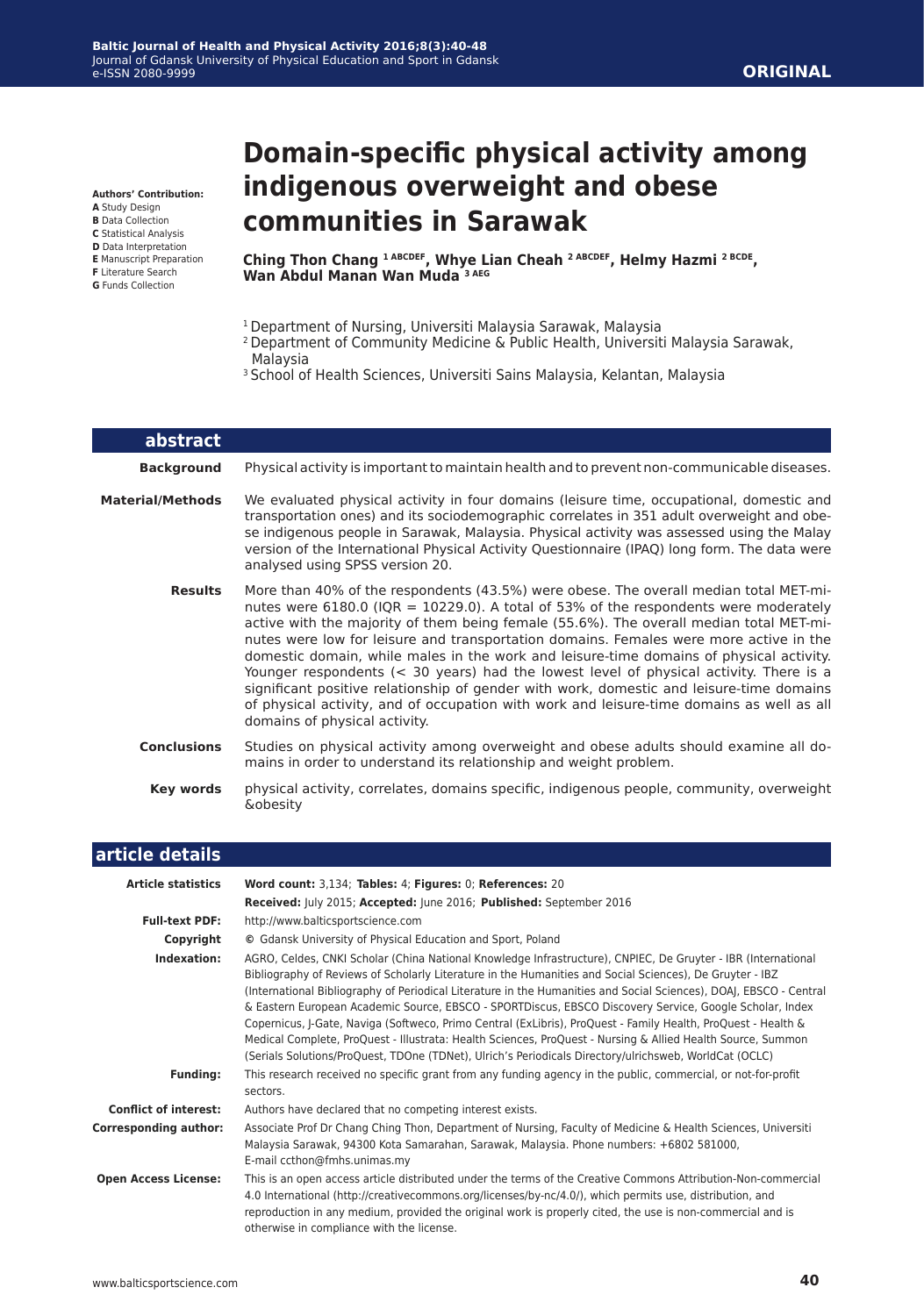## **introduction**

This paper presents the level and correlatives of domain-specific physical activity of indigenous overweight and obese adults in Sarawak, a state of Malaysia. Physically inactive adults are at risk for diabetes, ischaemic heart disease, breast and colon cancers [1]. Regular physical activity is important to maintain adults' physical well-being [1] and mental health [2]. This level of health is attainable if adults have at least 150 minutes of moderate-intensity aerobic physical activity or at least 75 minutes of vigorous-intensity aerobic physical activity, or an equivalent combination of moderate- and vigorous-intensity activity throughout the week, based on the WHO recommendation [1].

Although regular physical activit y is beneficial, not many Malaysian adults in Sarawak are active. In the Malaysian Adults Nutrition Survey (2002–2003) [3], out of 6,926 respondents, approximately 10% were adults from Sarawak. The study found that for Sarawak,  $31.4\%$  (95% CI = 26.2-37.1) reported they exercised and  $14.0\%$  (95% CI = 10.7-18.1) claimed that they had adequate exercise. In the same study,  $31.1\%$  (95% CI = 26.3-36.3) of the respondents were sedentary,  $50.9\%$  (95% CI = 45.6-56.3) moderately active, and 18% (95%  $CI = 14.3 - 22.3$  active. Whether the mentioned study differentiated exercise from physical activities or not cannot be ascertained.

The term "exercise" should not be taken as equal to "physical activity". Physical activity involves bodily movement and is done as part of playing, working, active transportation, house chores and recreational activities and exercise is one of its subcategories [1]. The different types of physical activity are termed the domains of physical activity [4]. The frequency of each domain of physical activity varies between countries, as people in low- and medium-income countries perform more work, household and transport domains rather than leisure-time physical activities than their peersin high-income countries [5]. In addition, different studies also show different factors correlated with different domains of physical activity [6, 7].

There is a suggestion that high rates of obesity might be a contributing factor to low total physical activity [4]. However, another study suggests that obese adults who are metabolically healthy engaged in higher levels of total and recreational but not household or transportation physical activity [8]. Interventions to reduce physical inactivity should use evidence-based mediators to ensure success [4] and should especially target those who are overweight or obese. As there is no published literature regarding domain-specific physical activity and its correlates among adults in Sarawak, especially among overweight and obese adults, the present study was conducted to fill the gap.

## **materials and methods**

This cross-sectional study was conducted among 358 overweight and obese adults (response rate: 94.7%) residing in urban and rural areas of Kuching and Samarahan Division. Multistage sampling was used to recruit respondents from six villages each in rural as well as urban areas of these divisions. In the selected villages, promotion of the study was done through the head of the village. All adults (18–64 years old) were invited to attend a health screening session conducted at the village community hall. Respondents who were overweight (body mass index [BMI] 25-29.9 kg/m<sup>2</sup>) or obese (BMI  $\geq$  30 kg/m<sup>2</sup>),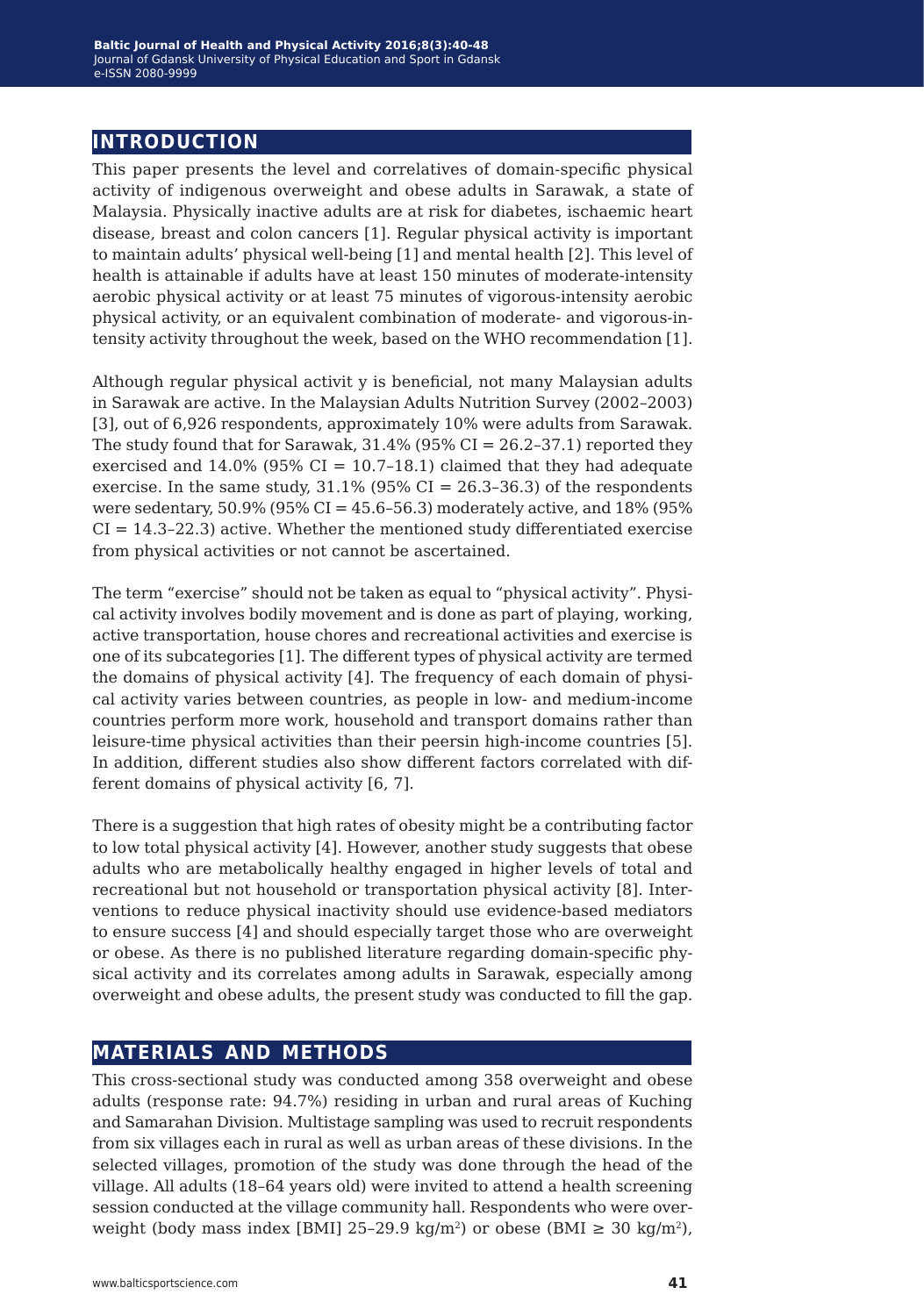physically capable and not intellectually challenged, were invited to participate in the study. The sample size was determined using the Power and Sample Size software version 3.0.43, with the anticipating percentage of positive changes of 15%, a total of 378 respondents were estimated. Ethical approval was obtained from the Ethics Committee of Universiti Sains Malaysia and all respondents signed a written informed consent form.

Height was measured using a stadiometer (SECA, UK) model 213. Each respondent stood underneath the body meter, and the measuring beam was pushed down to rest on top of the respondent's head. The visual display recorded the height to the nearest 0.1 cm. Respondents were weighed in their street clothing without shoes using a calibrated Seca weighing scale (Seca, JP). Weight was recorded to the nearest 0.1 kg. Both weight and height readings were used to calculate the body mass index (BMI). The classification of BMI was based on the WHO guidelines [9], where a BMI of 25 kg/m2 and above is classified as overweight and a BMI of more than  $30 \text{ kg/m}^2$  as obese. A Tanita Body Composition Analyzer (SC-240) was used to calculate body fat percentage. A face-to-face interview using a validated questionnaire was conducted to ensure uniformity as a large percentage of rural respondents claimed they were unable to read.

The translated Malay version of the International Physical Activity Questionnaires (IPAQ) long form (validated for Malaysia) [10] was used to assess the respondents' physical activity level. This questionnaire consists of 25 questions on four main domains: (a) leisure-time physical activity; (b) domestic and gardening (yard) activities; (c) work-related physical activity; (d) transport-related physical activity and two questions on time spent sitting. All questions ask for activities performed in the previous seven days. Each type of activity is weighed by its energy requirements defined in METs to yield a score in MET-minutes according to the IPAQ procedure [10]. The MET-minutes/week is computed based on IPAQ guidelines (2005) [11]. Respondents' socio-demographic data were included in the questionnaire.

#### **data analysis**

In line with the data processing rules of IPAQ [11], those respondents who had the sum total of all walking, moderate and vigorous time variables greater than 960 minutes were excluded from the analysis. Scores were computed for all activities (overall) as well as separately for walking, moderate-intensity and vigorous-intensity activities for each domain. Normality of the distribution of variables was tested using the Shapiro-Wilk W-test. The median and interquartile ranges were calculated separately for each domain and total MET-minutes according to the IPAQ procedure [11]. The Kruskal-Wallis ANOVA and the Mann Whitney U-testwereused to test differences according to socio-demographic characteristics. The level of significance for all analyses was set at p < 0.05. Statistical analyses were performed using SPSS version 21 software.

#### **results**

The final analyses were based on 351 respondents after removing the outliers. There was a slightly higher number of rural respondents ( $n = 183$ ; 52.1%), more Iban ( $n = 129$ ; 36.8%) with the mean age of 43.8 years (SD = 11.7). The majority were women (74.4%) and housewives (45.3%), and the mean in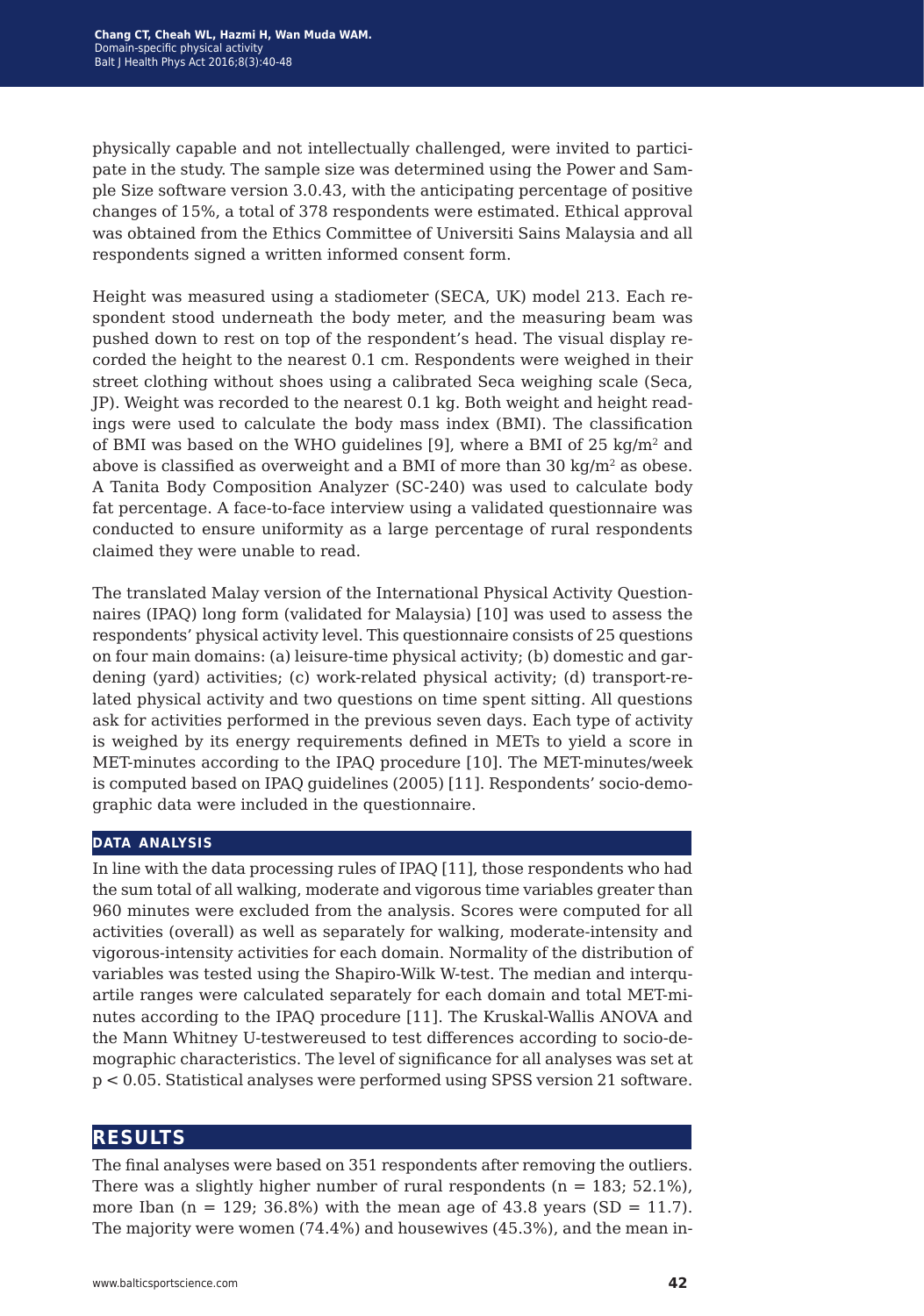come was RM1 271.50 (SD = 1461.90). Table 1 presents the socio-demographic characteristics of the respondents.

| Socio-demographic characteristics | $n$ (%)    | Mean (SD)        |
|-----------------------------------|------------|------------------|
| Age (year)                        |            | 43.8 (11.10)     |
| Age                               |            |                  |
| $\leq 30$                         | 52 (14.8)  |                  |
| $31 - 40$                         | 80 (22.8)  |                  |
| $41 - 50$                         | 101 (28.8) |                  |
| >51                               | 118 (33.6) |                  |
| Sex                               |            |                  |
| Male                              | 90(25.6)   |                  |
| Female                            | 261 (74.4) |                  |
| Income (RM)                       |            | 1271.5 (1461.90) |
| Area of residence                 |            |                  |
| Urban                             | 168 (47.9) |                  |
| Rural                             | 183(52.1)  |                  |
| Race                              |            |                  |
| Malay                             | 118 (33.6) |                  |
| Bidayuh                           | 104 (29.6) |                  |
| Iban                              | 129 (36.8) |                  |
| Occupation                        |            |                  |
| Employed                          | 88 (25.1)  |                  |
| Housewife                         | 159 (45.3) |                  |
| Others                            | 104 (29.6) |                  |

| Table 1. The respondents' socio-demographic characteristics and the weight status (N=351) |  |  |  |  |
|-------------------------------------------------------------------------------------------|--|--|--|--|
|-------------------------------------------------------------------------------------------|--|--|--|--|

More than  $40\%$  (n = 159, 43.5%) of the respondents were obese and 54.7%  $(n = 192)$  were overweight. Table 2 shows the respondents' mean BMI by socio-demographic characteristics. The overall mean BMI was 30.5 kg/m<sup>2</sup>  $(SD = 4.49)$ . Female respondents had significantly higher mean BMI than males, and being female, housewives had the highest mean BMI compared to those respondents who were employed or others (small-scale farmers, pensioners and unemployed). This difference was significant (Table 2).

Table 2. The respondents' body mass index by socio-demographic characteristics ( $N = 351$ )

| Variable                | <b>BMI</b><br>Mean (SD) | p-value            |  |
|-------------------------|-------------------------|--------------------|--|
| Total                   | 30.5 (4.48)             |                    |  |
| Gender                  |                         | 0.007a             |  |
| Male $(n = 90)$         | 29.1 (3.08)             |                    |  |
| Female ( $n = 261$ )    | 30.9 (4.80)             |                    |  |
| Race                    |                         | 0.941 <sup>b</sup> |  |
| Malay $(n=118)$         | 30.3(4.3)               |                    |  |
| Bidayuh ( $n = 104$ )   | 30.4(4.3)               |                    |  |
| Iban ( $n = 129$ )      | 30.8(4.9)               |                    |  |
| Residence               |                         | 0.198a             |  |
| Rural ( $n = 183$ )     | 30.8(4.6)               |                    |  |
| Urban $(n=168)$         | 30.2(4.4)               |                    |  |
| Age                     |                         | 0.081 <sup>b</sup> |  |
| ≤30 (n =52)             | 31.3(5.1)               |                    |  |
| $31-40$ (n =80)         | 31.6(5.6)               |                    |  |
| $41-50$ (n = 101)       | 30.2 (14.3)             |                    |  |
| $>51$ (n = 118)         | 29.6(3.4)               |                    |  |
| Occupation              |                         | 0.026 <sup>b</sup> |  |
| Employed (n=88)         | 30.2(4.1)               |                    |  |
| Housewife ( $n = 159$ ) | 31.3(5.2)               |                    |  |
| Others ( $n = 104$ )    | 29.4(3.5)               |                    |  |

 $^{\rm a}$  Mann Whitney U-test  $^{\rm b}$  Kruskal-Wallis test, significant at p  $<0.05$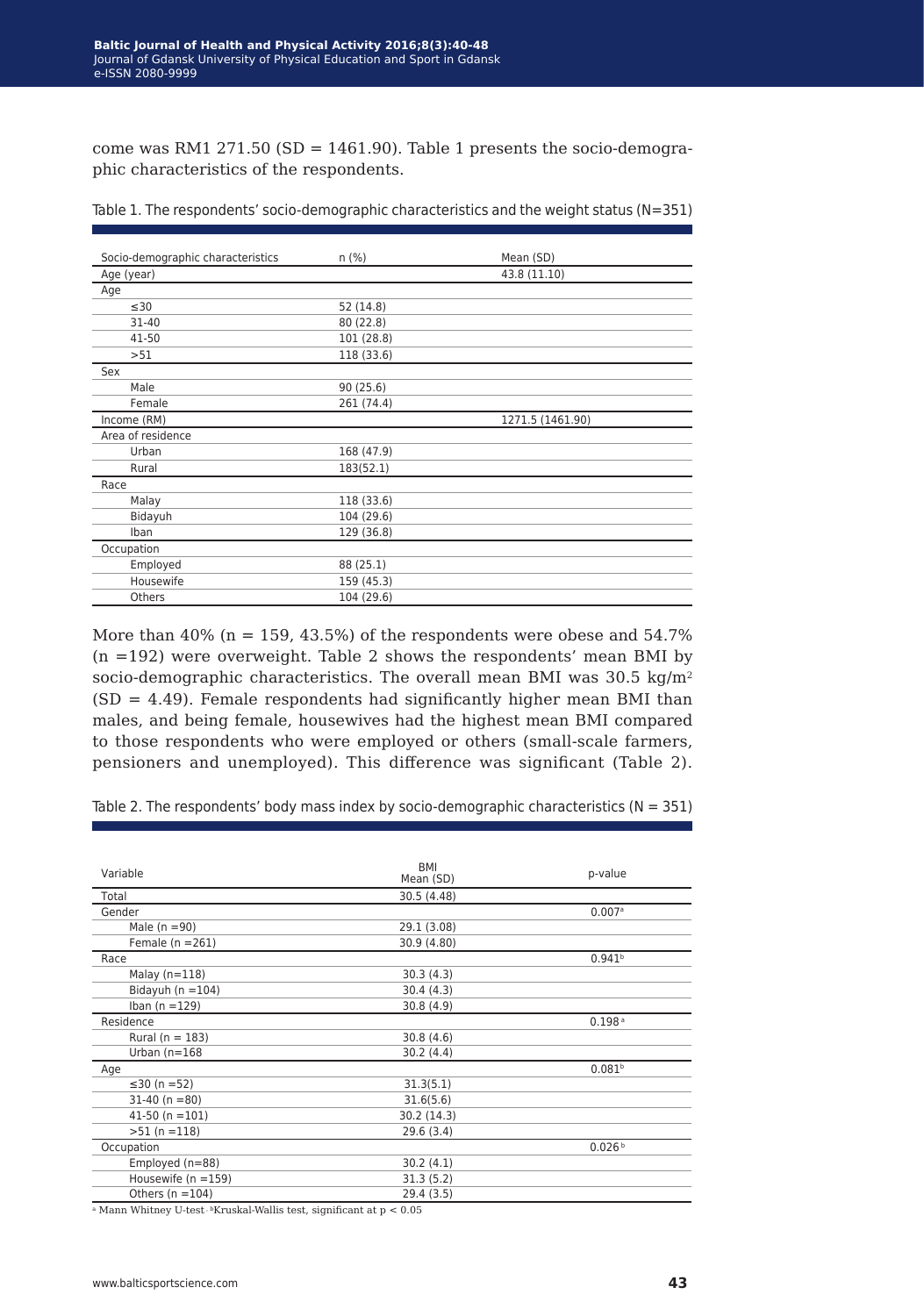Table 3 shows the categories of activity levels by socio-demographic characteristics. Only  $25.1\%$  (n = 88) reported to have a low activity level. The percentage distribution of men across the three levels of physical activity level was similar, while more women (55.6%) were reported to have a moderate physical activity level. Approximately 50% of respondents from all ethnic groups and 60% of housewiveshad a moderate level of physical activity. Only the respondents' residence and occupation showed a significant difference in the physical activity level.

| Socio-demographic characteristics | Low<br>n(%) | Moderate<br>n(%) | High<br>$n$ (%) | p-value  |
|-----------------------------------|-------------|------------------|-----------------|----------|
| Overall                           | 88 (25.1)   | 186 (53.0)       | 77 (21.9)       |          |
| Sex                               |             |                  |                 | 0.240    |
| Male ( $n = 90$ )                 | 25 (27.8)   | 41 (45.6)        | 24 (26.6)       |          |
| Female $(n = 261)$                | 63 (24.1)   | 145 (55.6)       | 53 (20.3)       |          |
| Residence                         |             |                  |                 | $0.027*$ |
| Rural ( $n = 183$ )               | 35 (19.1)   | 104 (56.8)       | 44 (24.0)       |          |
| Urban ( $n = 168$ )               | 53 (31.5)   | 82 (48.8)        | 33 (19.6)       |          |
| Race                              |             |                  |                 | 0.819    |
| Malay $(n=118)$                   | 32(27.1)    | 61(51.7)         | 25 (21.2)       |          |
| Bidayuh ( $n = 104$ )             | 27(26.0)    | 57 (54.8)        | 20 (19.2)       |          |
| Iban ( $n = 129$ )                | 29 (22.5)   | 68 (52.7)        | 32 (24.8)       |          |
| Age                               |             |                  |                 | 0.295    |
| ≤30 (n =52)                       | 16 (30.8)   | 26(50.0)         | 10(19.2)        |          |
| $31-40$ (n = 80)                  | 24 (30.0)   | 35 (43.8)        | 21 (26.3)       |          |
| $41-50$ (n = 101)                 | 18 (17.8)   | 59 (58.4)        | 24 (23.8)       |          |
| $>51$ (n = 118)                   | 30 (25.4)   | 66 (55.9)        | 22 (18.6)       |          |
| Occupation                        |             |                  |                 | $0.038*$ |
| Employed ( $n = 88$ )             | 27(30.7)    | 38 (43.2)        | 23(26.1)        |          |
| Housewife ( $n = 159$ )           | 38 (23.9)   | 96 (60.4)        | 25(15.7)        |          |
| Others $(n = 104)$                | 23(22.1)    | 52 (50.0)        | 29 (27.9)       |          |
| Weight status                     |             |                  |                 |          |
| Overweight                        | 55 (28.6)   | 95 (49.5)        | 42 (21.9)       | 0.207    |
| Obese                             | 33 (20.8)   | 91 (57.2)        | 35 (22.0)       |          |
|                                   |             |                  |                 |          |

Table 3. The respondents' physical activity level by socio-demographic data ( $N = 351$ )

chi-square test, \*significant at  $\rm p < 0.05.$ 

Table 4 shows the MET-minutes for each activity domain and the total activity according to selected socio-demographic characteristics and the weight status. Overall, the transport domain of physical activities had the lowest median MET-minutes. Men had higher median MET-minutes in the work and leisure domains, while women had higher median MET-minutes in the domestic domain of physical activity. The difference was statistically significant. There was also a significant differencein median MET-minutes for the transport domain for race (Malay, highest). Rural respondents and those whose occupation classified as others reported higher median MET-minutes in the work and transport domains and in the total activity.In terms of occupation, those respondents whose occupation was categorised as others had significantly higher MET-minutes in the work and domestic domains as well as in the total physical activity compared to housewivesand those employed.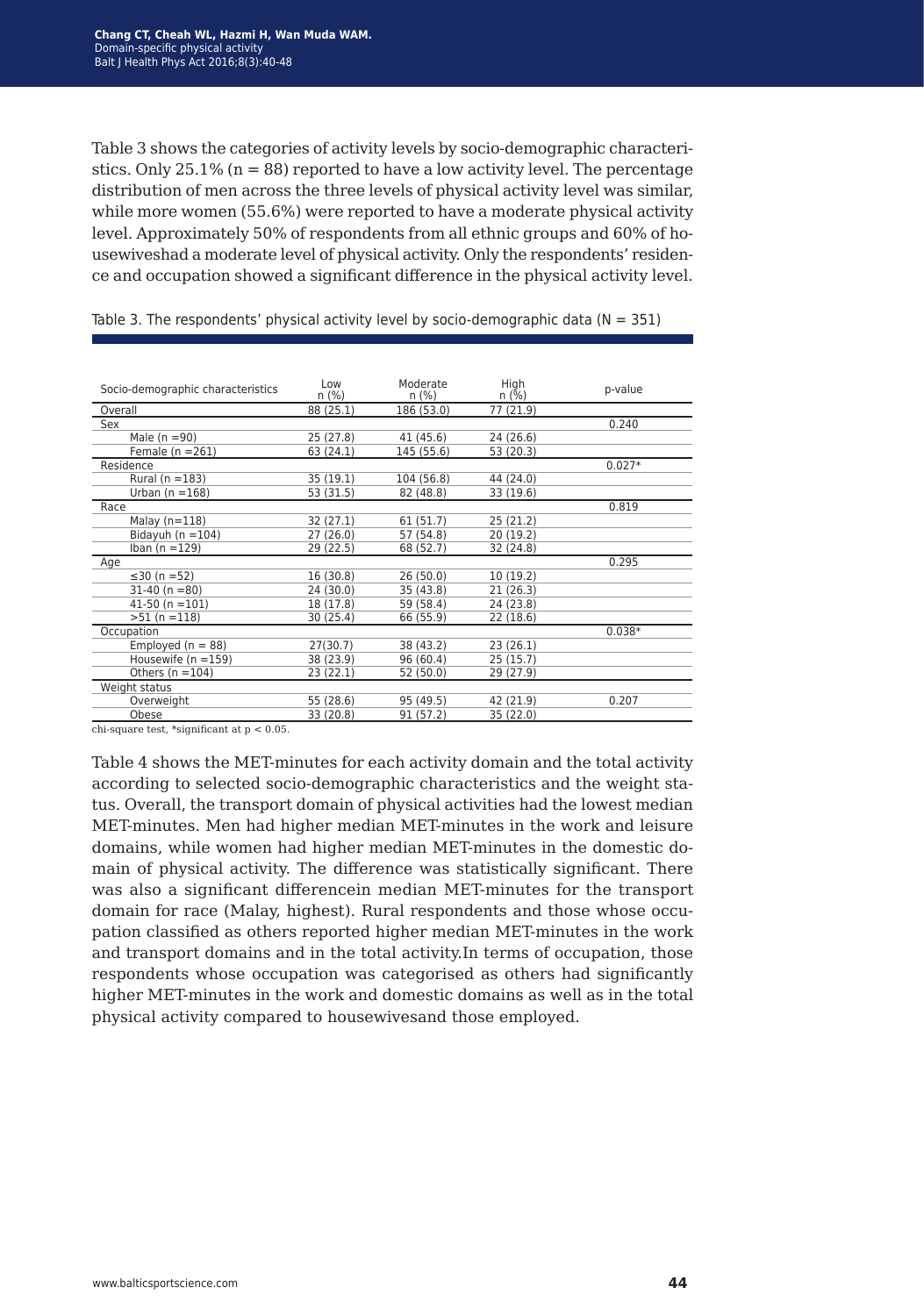| Variable              | Work                | Transport     | <b>Domestic</b> | Leisure           | Total            |
|-----------------------|---------------------|---------------|-----------------|-------------------|------------------|
|                       | MET-min (IQR)       | MET-min (IQR) | MET-min (IQR)   | MET-min (IQR)     | MET-min (IQR)    |
| Overall               | 240.0 (6951.0)      | 165.0 (600.0) | 1720.0 (3360.0) | 198.0 (792.0)     | 6180.0 (10229.0) |
| Gender                |                     |               |                 |                   |                  |
| Male $(n = 90)$       | 3603.8 (9800.6)     | 198.0 (792.0) | 930.0 (2244.4)  | 460.5<br>(1311.8) | 7890.0 (12879.6) |
| Female $(n = 261)$    | 0(5198.0)           | 120 (594.0)   | 2040 (3420)     | 99.0 (594.0)      | 5814.0 (8995.5)  |
| p-value <sup>a</sup>  | $< 0.001*$          | 0.206         | $0.002*$        | $< 0.001*$        | 0.105            |
| Race                  |                     |               |                 |                   |                  |
| Malay ( $n = 118$ )   | 90.0 (5970.0)       | 338.3 (940.5) | 2270.0 (3713.8) | 198.0(1165.5)     | 6644.8 (9865.0)  |
| Bidayuh ( $n = 104$ ) | 0(6870.0)           | 198.0 (693.0) | 1710.0 (3195.0) | 145.5(693.0)      | 5898.0(9740.6)   |
| Iban $(n = 129)$      | 1314.0 (9701.3)     | 66.0 (321.8)  | 1680.0(3157.5)  | 99.0 (678.0)      | 6300.0(10666.0)  |
| p-value <sup>a</sup>  | 0.235               | $< 0.001*$    | 0.500           | 0.563             | 0.968            |
| Residence             |                     |               |                 |                   |                  |
| Rural ( $n = 183$ )   | 1980.0 (8160.0)     | 231.0 (720.0) | 1800.0 (3195.0) | 198.0 (693.0)     | 7374.0 (10548.0) |
| Urban ( $n = 168$     | 0(5688.0)           | 99.0 (396.0)  | 1500.0(3660.0)  | 167.3 (792.0)     | 4758.8(9514.5)   |
| p-value <sup>a</sup>  | $0.048*$            | $0.015*$      | 0.121           | 0.439             | $0.009*$         |
| Age                   |                     |               |                 |                   |                  |
| ≤30 (n = 52)          | 0(4980.6)           | 99.0 (618.8)  | 1286.3(2300.0)  | 328.5<br>(1561.5) | 4738.5(8817.5)   |
| $31-40 (n = 80)$      | 1609.5 (7890.0)     | 82.5 (659.3)  | 1935.0(3631.3)  | 106.0(594.0)      | 7935.0(11396.3)  |
| $41-50$ (n = 101)     | 1272 (8077.5)       | 198.0(742.5)  | 1800.0 (3330.0) | 231.0<br>(1264.5) | 6846.0 (10209.0) |
| $>51 (n = 118)$       | 0(5199.8)           | 189.0 (594.0) | 1770.0 (3313.8) | 99.0 (520.9)      | 5734.5 (9871.9)  |
| p-value <sup>b</sup>  | 0.082               | 0.547         | 0.226           | 0.125             | 0.147            |
| Occupation            |                     |               |                 |                   |                  |
| Employed $(n = 88)$   | 1810.0(8328.0)      | 99.0 (683.0)  | 960.0 (1946.3)  | 318.0<br>(1314.0) | 532.0 (12207.8)  |
| $HW (n = 159)$        | 0(2097.0)           | 198.0 (693.0) | 2760.0 (3990.0  | 99.0 (594.0)      | 5445.0 (6865.0)  |
| Others ( $n = 104$ )  | 4710.0<br>(11835.0) | 120.0 (462.0) | 1316.3(3063.8)  | 132.0(773.3)      | 7828.5(13151.0)  |
| p-value <sup>b</sup>  | $< 0.001*$          | 0.505         | $< 0.001*$      | 0.135             | $0.014*$         |
| Weight status         |                     |               |                 |                   |                  |
| Overweight            | 339.0(6784.5)       | 140.3 (585.0) | 1650.0 (3290.0) | 198.0 (706.3)     | 5846.3 (10856.6) |
| Obese                 | 240 (7596.0)        | 198.0 (693.0) | 1800.0 (3480.0  | 160.0 (792.0)     | 6450.0 (9277.0)  |
| p-value <sup>a</sup>  | 0.785               | 0.546         | 0.531           | 0.933             | 0.264            |
| 1.577<br><b>TATI</b>  | 1 1 3 3 4 7 1 3 1   |               |                 |                   |                  |

Table 4. MET-minutes of physical activity based on domains and total physical activity [median, IQR] by socio-demographic characteristics ( $N = 351$ )

Mann Whitney U-test<sup>, b</sup>Kruskal-Wallis test

MET-min – MET minutes, IQR – Interquartile range, HW – Housewife

\*significant at  $p < 0.05$ .

### **discussion**

This study used IPAQ (Malay version, 5) to obtain the reported MET-minutes of physical activities for three ethnic groups of indigenous overweight and obese adults in Sarawak. More than 40% of the respondents were obese, which was higher than in a study conducted in Malaysia [12], where 36.7% out of 2304 adults with weight above the normal level were obese. Except for gender, the mean BMI was similar (ranging from 30.2 to 31.6) for respondents of different ethnicity, and for younger ones (aged  $\leq$  50 years old) irrespective of rural or urban residency. These findings showed that higher mean BMI was common across the board and congruent with the concern that obesity has reached an epidemic level in Malaysia [13]. With improved socioeconomic status, sedentary lifestyle and unhealthy dietary habits, rural population also faces the obesity problem [13, 14].

The findings of the present study using the IPAQ-long form (27 questions) for a mixed gender sample was comparable with one Malaysian study on 215 working women using the IPAQ-short form (7 questions),25.1% vs 28.8% for low, 53.0% vs 48.8% for moderate and 21.9% vs 22.4% for a high level of physical activity [15]. The prevalence of 25.1% of this study respondents who reported to have a low level of physical activity was lower than in the Malaysian Adults Nutrition Survey (2002–2003) [3] where 31.4 (95% CI =26.2–37.1) claimed that they exercised. A lower percentage of respondents in this study with a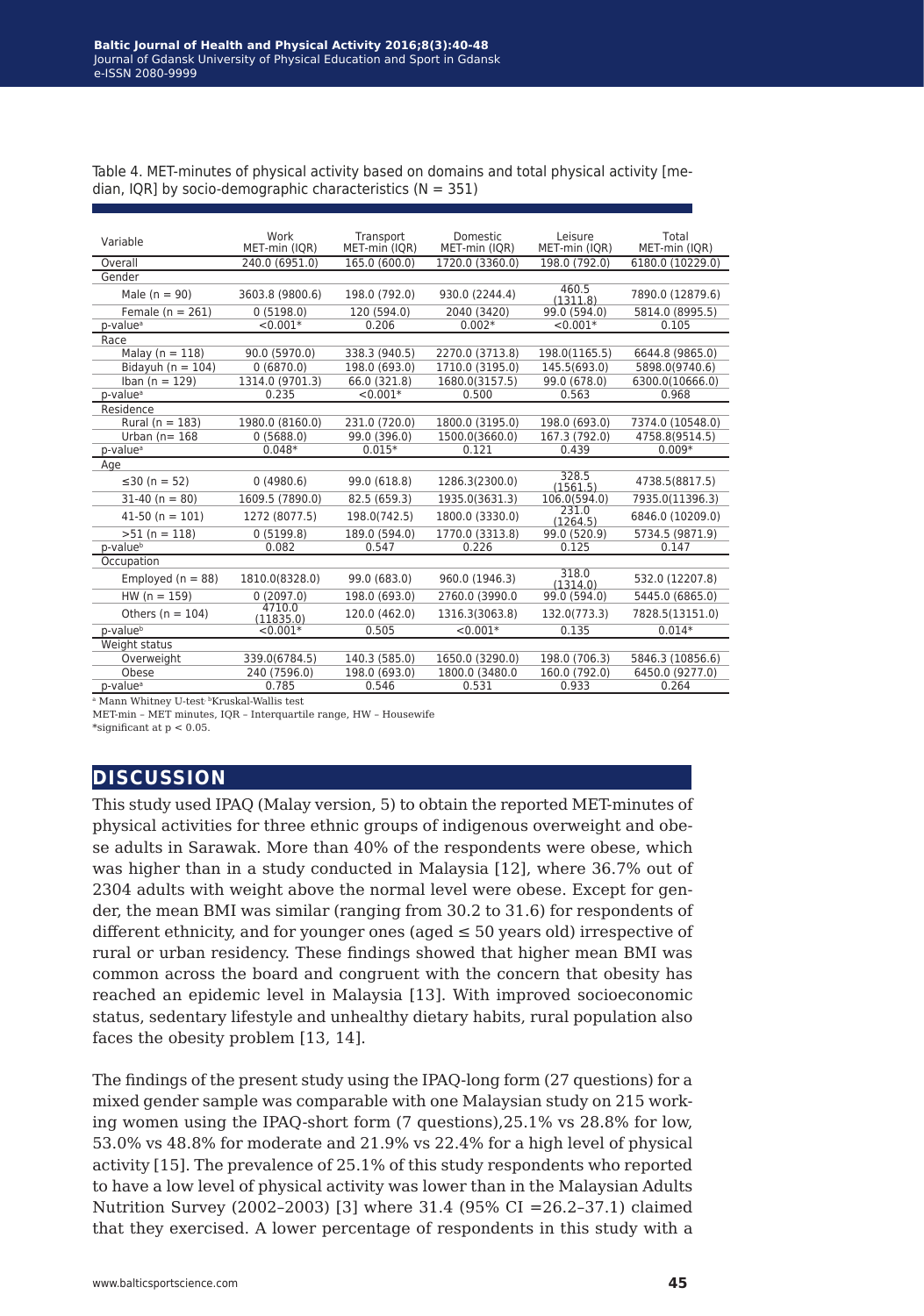low physical activity level could be attributed to the fact that IPAQ is able to capture four domains of activity rather than just exercise or leisure-time physical activity. Approximately 70% of overweight and 80% of obese adults in this study reported to have a moderate or high level of physical activity. This finding appears to contradict a suggestion that obesity may be a contributing factor to low total physical activity [4].

This study showed that the total physical activity of the respondents was 6180 MET-minutes per week, which is equivalent to approximately 150 minutes of vigorous or 300 minutes of moderate physical activity five days a week. Almost half of the respondents (53%) reported to have a moderate and 21.9% had a vigorous level of physical activity. This means that about three quarters of them achieved more than the minimum of at least 30 minutes of moderate physical activity five days a week to achieve health benefits [1]. Nevertheless, it is important to note that the higher physical activity of this study sample included the four domains (work, transport, domestic-garden and leisure), which might not be measured in other studies using different tools [16].

This study found the distribution of physical activity differed in each domain with the highest in the domestic and yard domain. This is expected as there were more female (74.4%) than male respondents (25.6%), and the result was congruent with another study [16]. Male respondents were also found to be significantly more active at work while women were more active in the domestic domain, which is expected from their roles [17, 18]. More male respondents were reported to be more active in the leisure-time domain than females,which is similar to another study in Malaysia [3]. Thus, these findings suggest that interventions to increase physical activity should vary according to gender.

A higher percentage of rural respondents had a moderate ora high level of physical activity compared to urban respondents, and the difference was significant. They had the highest overall MET-minutes of physical activity as well in the work and transport domains. In terms of occupation, those respondents whose jobs were categorised as others had significantly higher overall MET-minutes of physical activity as well in the work domain. These findings could be due to the fact that these respondents were mostly small-scale farmers who had to walk to their farms and did a high level of physical activity in farm works.

Overall, the transport and leisure time domains had the lowest MET-minutes in which other studies had found a positive correlation with health [19]. Unlike previous studies, which found the transport domain to be one of the most common types of physical activity in low-income and middle-income countries [5], this study found otherwise. This could be due to the fact that the majority of female respondents spent time on domestic duties that did not involve much walking or other means of transportation. Although this study found the level of leisure time activity to be low, it is important to note that all domains of physical activity are important to overall health [1].

Similarly to another study [16], younger respondents (< 30 years old) had the lowest overall physical activity as well in three other domains except the leisure domain. This could be due to their workplace lifestyle becoming more sedentary, which is a recent trend in the developed countries [20]. Although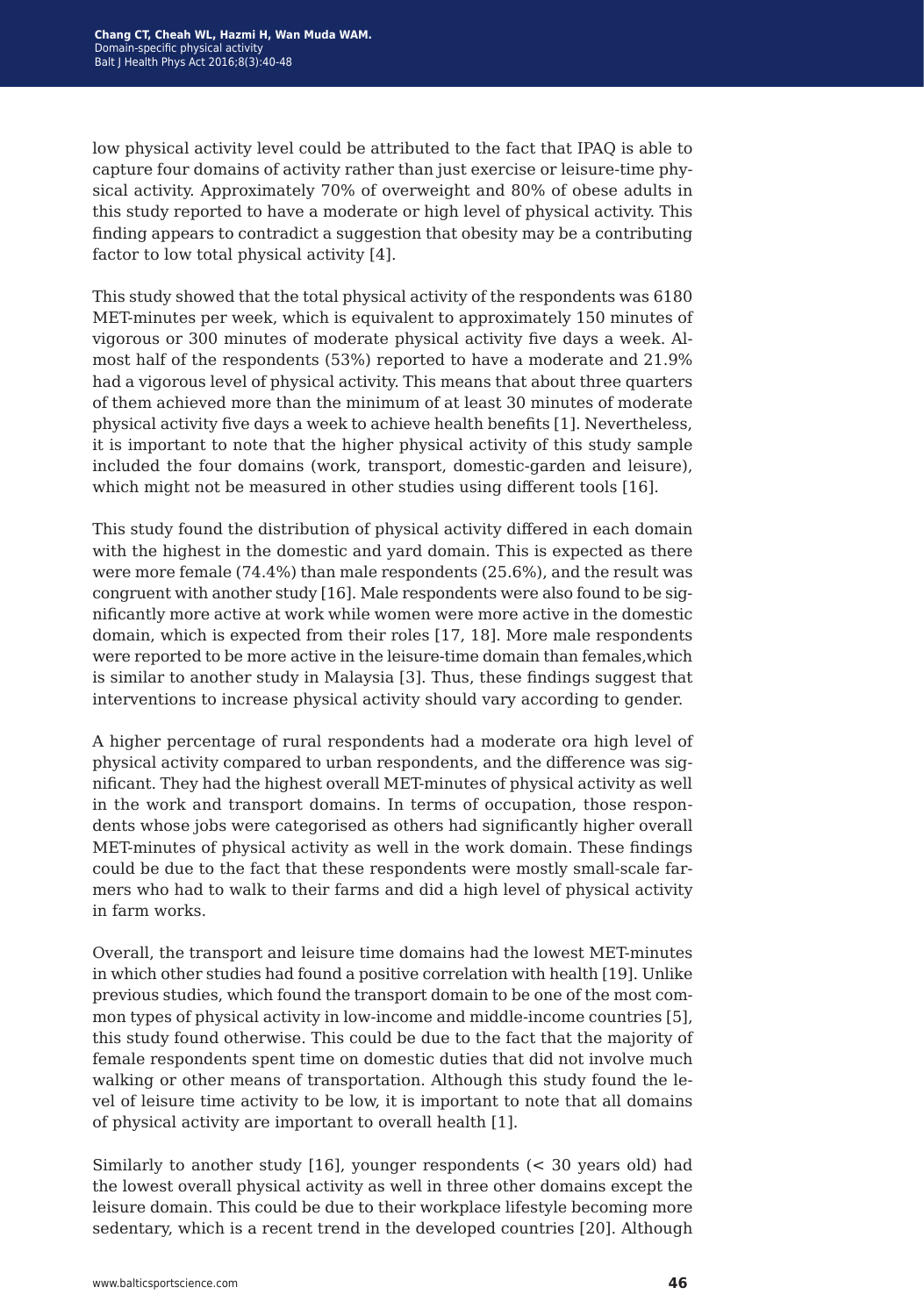these younger respondents reported the highest score in the leisure-time domain, this was insufficient to increase the total physical activity scores. Thus, strategies should focus on how to increase leisure-time as well as the domestic and yard domains of physical activity.

This study found there was a significant difference in the level and the domains of physical activity in relation to gender, residence and occupation. Perhaps more parameters should be included in the future, as suggested by one study [16], in order to identify the determinants of physical activities in this state of Malaysia more comprehensively. The suggested parameters are enjoyment of activities, knowledge of health benefits of physical activity, barriers to physical activity, social support [16] and built environment [4]. In addition, it is important to note that these respondents were overweight or obese with a high physical activity level. As such, future longitudinal research is recommended to investigate the long-term impact of a high level of physical activity on the physical health of overweight and obese adults.

### **limitations**

There are limitations for this study. Although the total physical activity of respondents in this study exceeded the recommended 150 minutes per week, yet they were either overweight or obese. This finding could be attributed to respondents having to recall activities performed in the past seven days in answering IPAQ. Some respondents might have engaged in a high level of physical activity in the past seven days related to seasonal farm works or activities in the yard or garden. In addition, this is a self-report questionnaire, thus, the possibility of self-report bias cannot be ruled out.

## **conclusions**

In conclusion, using IPAQ to capture the four domains of activity, this study found that overweight and obese adults in Sarawak were physically active. There was a significant difference in gender, residence and occupation in regard to the level and the different domains of physical activity. This is the first study using IPAQ to assess physical activity of indigenous people in Sarawak, thus, these preliminary findings can be used for further research. It is recommended that such studies should include more parameters to give a more comprehensive understanding of the pattern and the level of physical activity of overweight or obese individuals.

#### **references**

- [1] WHO. Diet, nutrition and the prevention of chronic diseases. Report of a Joint WHO/FAO Expert Consultation. WHO Technical Report Series, 916. World Health Organization, Geneva; 2003.
- [2] Hassmen P, KoivulaJ, Urtela A. Physical Exercise and Psychological Well-Being: A Population Study in Finland. Preventive Medicine. 2000;30:17-25.
- [3] Poh BK, Safiah MY, Tahir A, et al. Physical Activity Pattern and Energy Expenditure of Malaysian Adults: Findings from the Malaysian Adult Nutrition Survey (MANS). Mal J Nutr. 2010;6:13-37.
- [4] Bauman AE, Reis RS, Sallis JF, Wells JC, Loos RJF, Matrin BW. Correlates of physical activity: who are some people physically active and others not? Lancet. 2012;380:258-271.
- [5] Macniven R, Bauman A, Abouzeid M. A review of population-based prevalence studies of physical activity in adults in the Asia-Pacific region. BMC Public Health 2012;12:41.
- [6] Kirk MA, Rhodes RE. Occupation correlates of adults' participation in leisure- -time physical activity: a systematic review. Am J Prev Med. 2011;40:476-85.